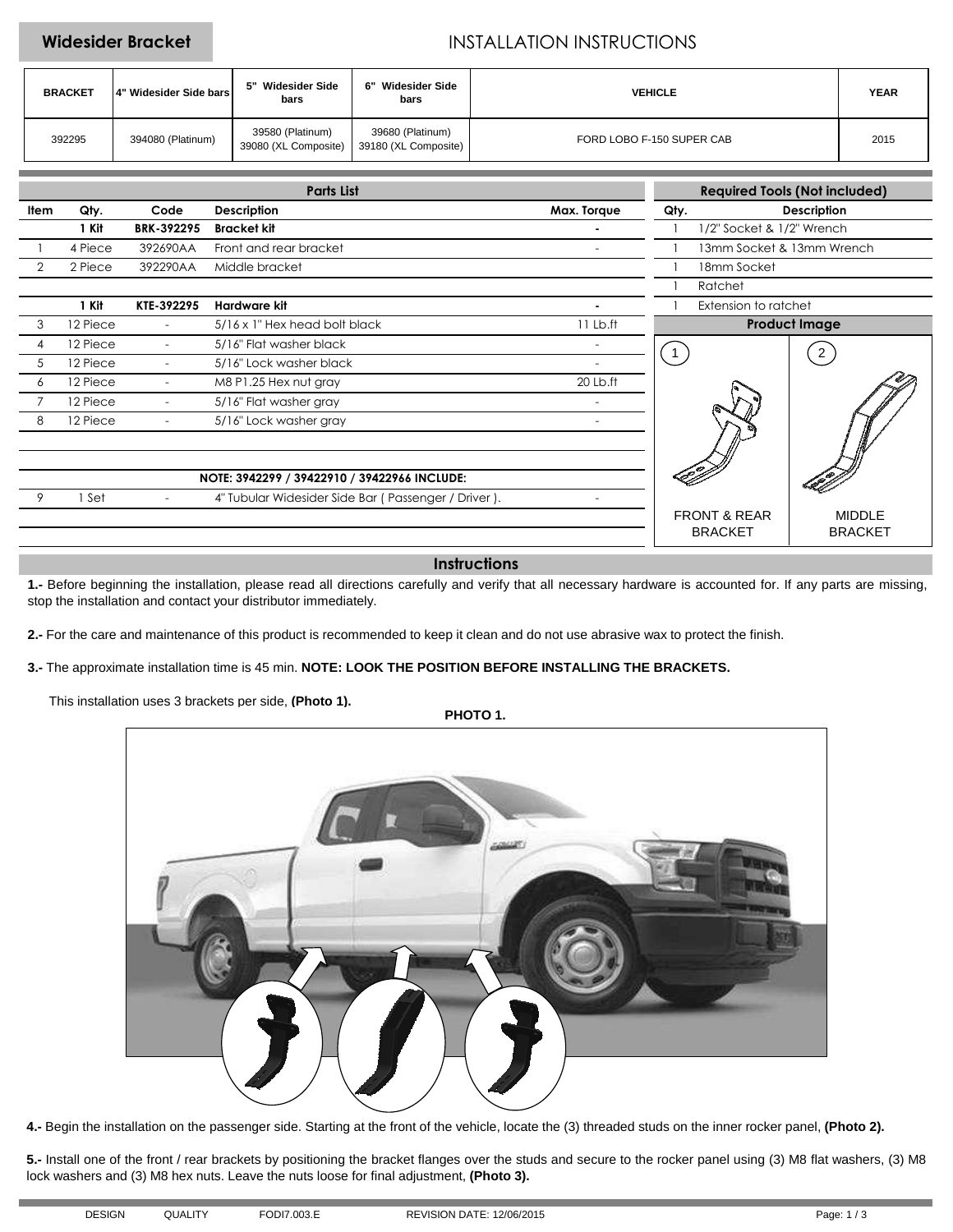

**6.-** Locate the (3) threaded studs on the inner rocker panel at the rear of the cab and repeat the above steps to install one of the front / rear mounting brackets, **(Photo 4 & 5).**



**7.-** Locate and Loosen the center body bolt just enough, then slide the center bracket mounting flange between the body bolt washer and body mount with the slot positioned around the body bolt, **(Photo 6 & 7). Caution: Do not remove the body bolt.**



**PHOTO 6. PHOTO 7.**

**MIDDLE**